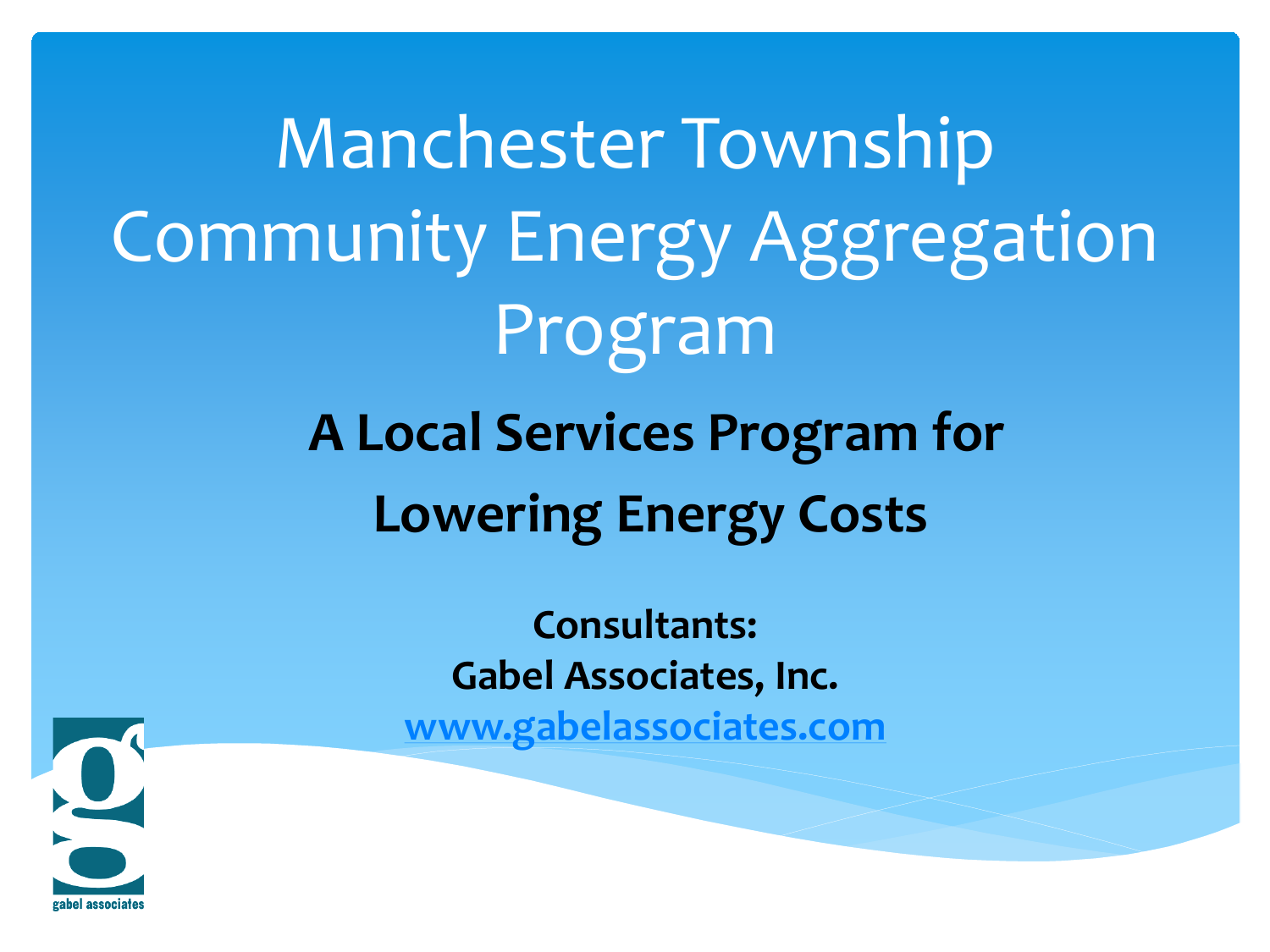#### MCEA Program: How does it work?

• Program is permitted and implemented under the Government Energy Aggregation (GEA) law and Board of Public Utilities (BPU) rules. GEA is intended to allow a municipality to pool its residents together to create 'purchasing power' and obtain power supply at a better price, and under more favorable terms and conditions, than residents could obtain when shopping on their own.

- Under State rules, a municipality first must pass an ordinance to establish a Community Energy Aggregation Program. The Manchester Community Energy Aggregation (MCEA) was formed by the Township as the result of an ordinance that was passed in October 2013. Manchester initially joined a purchasing cooperative with Stafford and Lacey Townships. The Township later decided to seek energy supply independently.
- ∗ The next step in the process is to conduct a pubic, competitive bid process. The first step in that process is the submission of draft bid documents to the BPU and Division of Rate Counsel for review, to assure compliance with the BPU's rules.
- After the BPU review process, a Request for Proposals (RFP) was issued in January 2017 to all New Jersey licensed third party suppliers, requesting competitive offers to supply electricity to Township residents who are not currently being served by a third party supplier.
- **Under BPU rules, the Township could only award a contract if the bid price was below the current tariff price charged by JCP&L. If there were no savings, then no contract could be awarded**.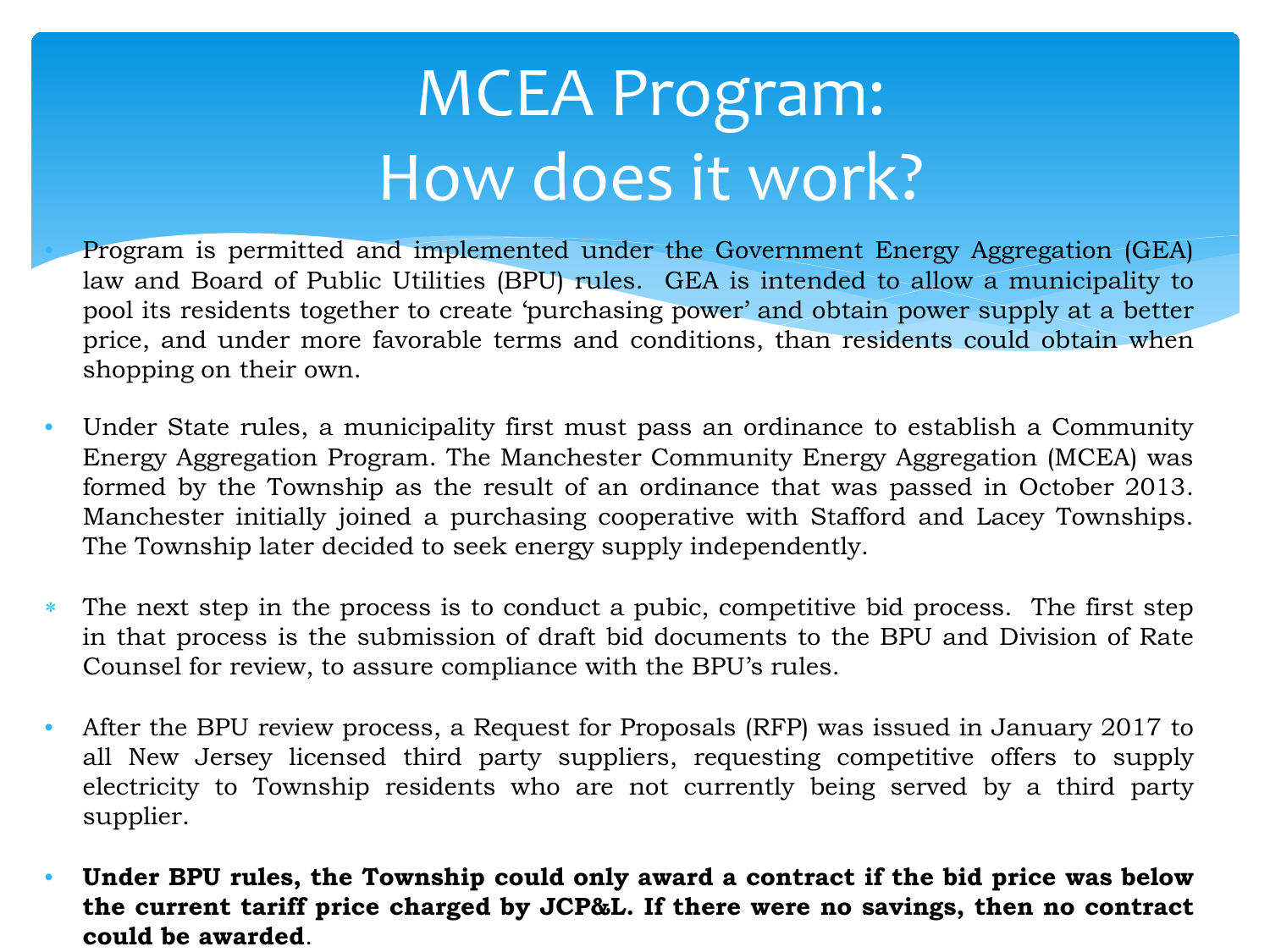### MCEA Program: Bid Result

- In February 2017 proposals were received as a part of that competitive process, and it was determined that the proposal from TriEagle Energy (TriEagle), for a 24-month contract beginning June 2017, provides the most overall value, considering price, long-term price stability and the qualifications of TriEagle. Therefore a contract was awarded to TriEagle.
- The contract price is \$.07994/kwh, which is approximately 20% lower than the current, average JCP&L tariff price for power supply, and 15% lower than the projected JCP&L tariff price for power supply beginning in June 2017. This level of savings translates into savings of about \$13 per month, or nearly \$300 over the 24-month contract term.

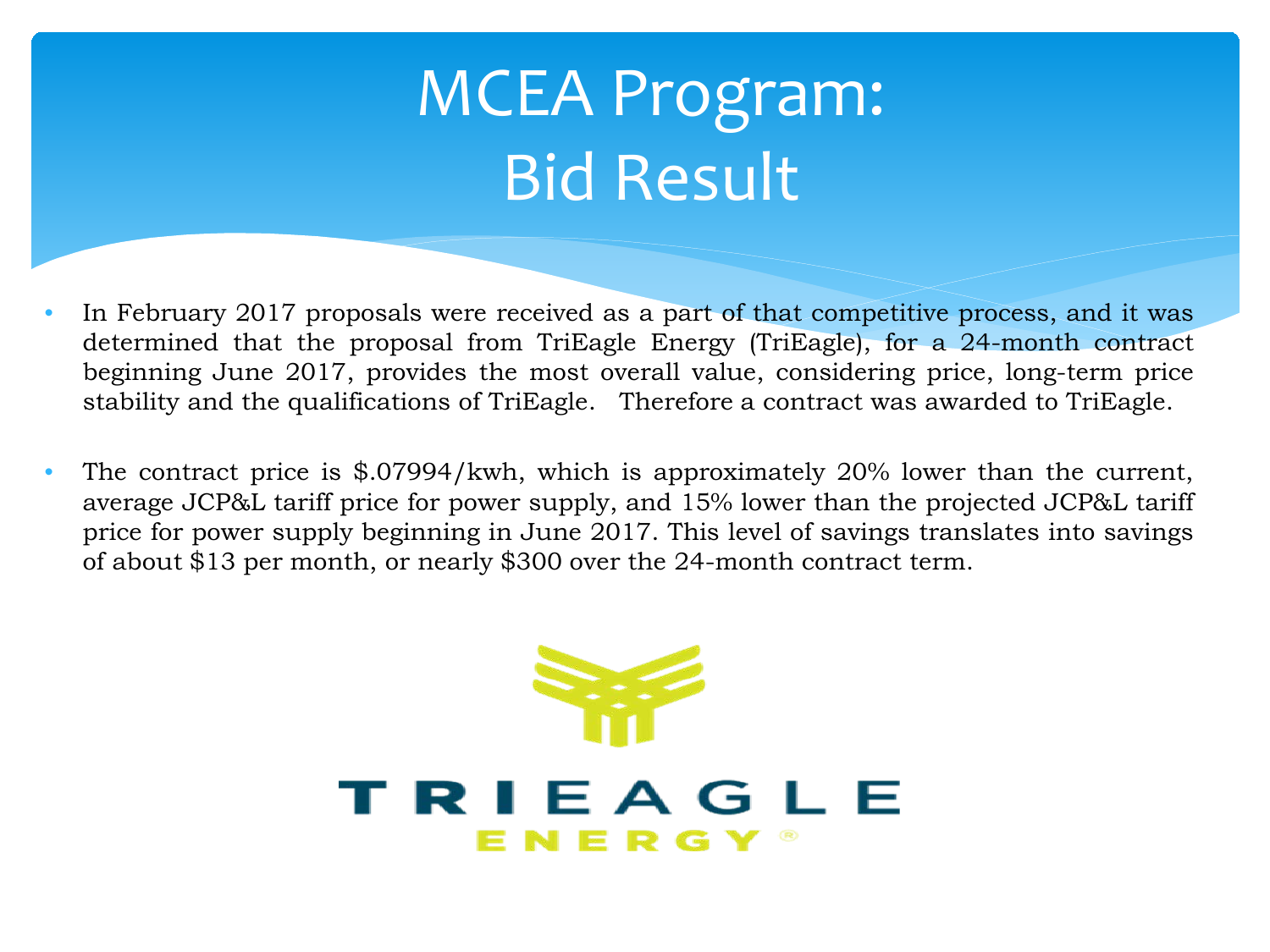#### Benefits of the MCEA Program

• Reduced Energy Prices

- Competitive process encourages lower rates
- Consumer Protection
	- Township and consultants manage risk by designing the contract and bid specifications to protect consumers. Contract terms are reviewed by BPU and Rate Counsel. The price is established and known for the full contract term; no 'bait and switch' on price; no 'market-based' variable prices; no hidden fees. Length of contract is specifically defined. No fine print for customers to worry about. Contract allows the Township to renegotiate the price or terminate the contract and have all participants returned to JCP&L tariff power supply if the JCP&L tariff price drops below the contract price.
- **Transparency** 
	- ∗ Residents are informed of price, contract term and comparative savings vs. utility tariff
- Customer Choice
	- Customers may opt out at any time with no exit fee
- No Hassle
	- Third party supplier charge shows up on JCP&L bill- no change
- Local purchasing
	- Currently the utility, through a wholesale auction overseen by the State, selects the supplier for residential accounts. The MCEA program allows the municipality to shop on behalf of the residents.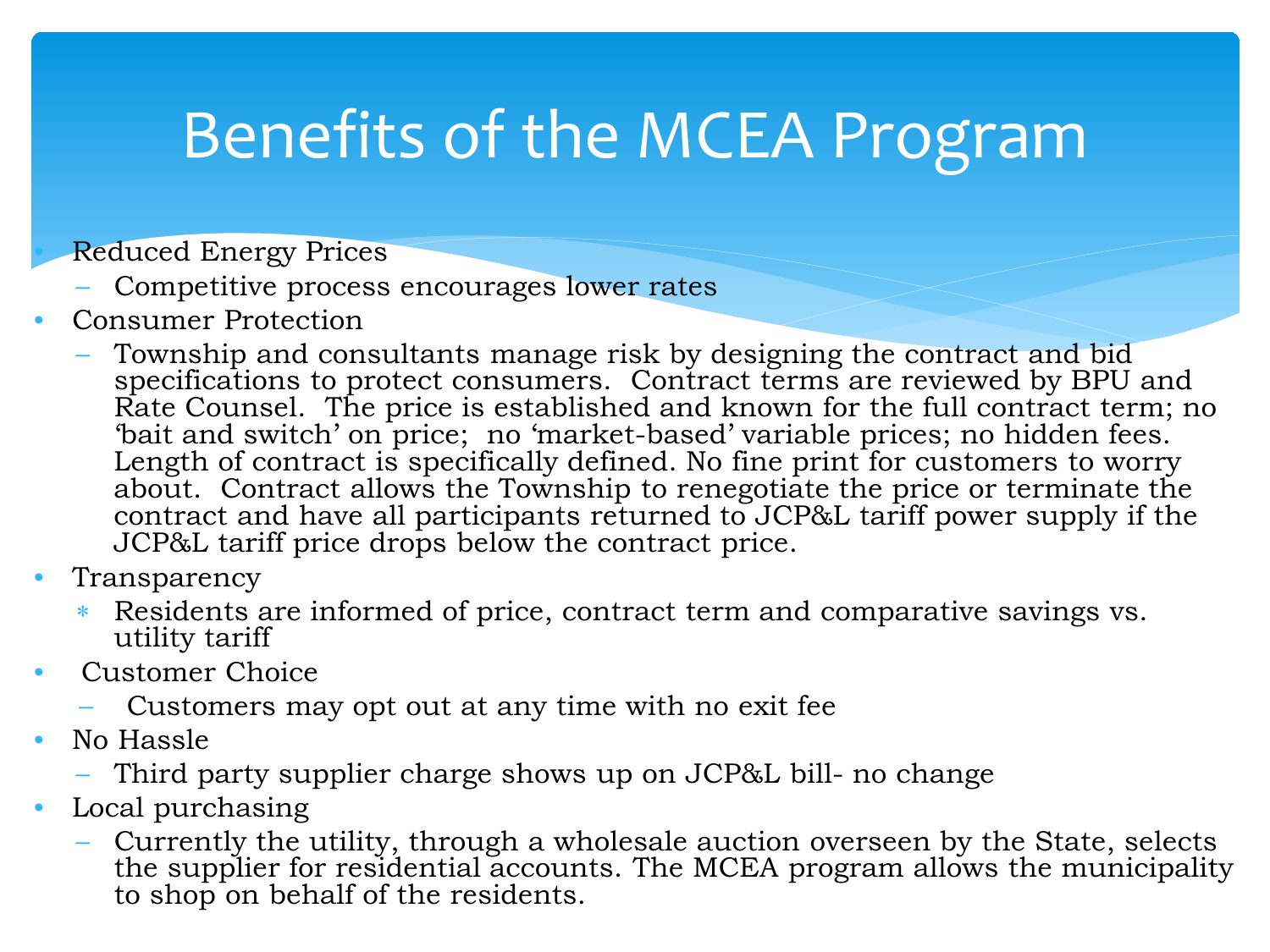## MCEA Program: Following Other Programs' Success

- Dozens of municipalities across NJ have explored and implemented GEA programs.
	- A number of municipalities have implemented a second round program after the first program expired, and one municipality (Plumsted) is on its 3rd round.
- Since 2012, GEA Programs we have implemented for NJ municipalities, including those listed below, have saved residents \$50 million in total.

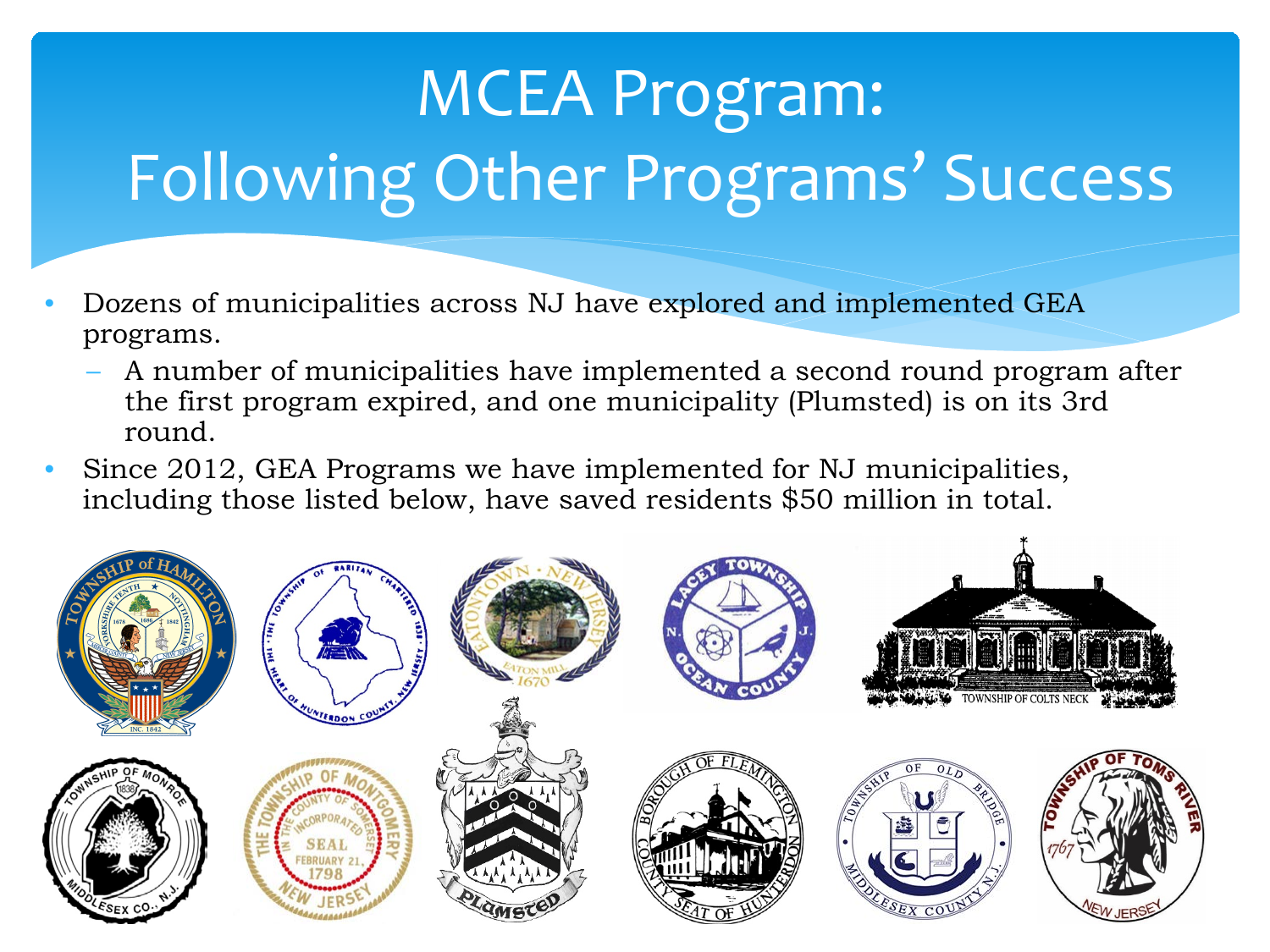# Overview of MCEA: How does it work?

- On April 1, 2017, a Notification Package was mailed out by TriEagle to the list of Township residents provided by JCP&L who do currently receive power supply service from JCP&L (customers who have third-party supply independent of the MCEA program are, by rule, not included in this mailing). Those residents who have solar systems or who requested to be placed on a 'Do Not Disturb' list were also removed from the list and excluded from this mailing.
- The Notification Package includes a short introductory letter, a Program Summary table, and a 1-page FAQs. The package also includes an 'opt-out' card.

|                                                                                               |                                                                                                                                                                                                                                                                                                                                                                                                                                                                                                                                                                                                                                                                                                                                                                      |               | Manchester Community Energy Aggregation (MCEA) Program Summary |                                                                                                                                                                                                                                                                                                                                                                                                                                                                                                                                                                                        |  |  |
|-----------------------------------------------------------------------------------------------|----------------------------------------------------------------------------------------------------------------------------------------------------------------------------------------------------------------------------------------------------------------------------------------------------------------------------------------------------------------------------------------------------------------------------------------------------------------------------------------------------------------------------------------------------------------------------------------------------------------------------------------------------------------------------------------------------------------------------------------------------------------------|---------------|----------------------------------------------------------------|----------------------------------------------------------------------------------------------------------------------------------------------------------------------------------------------------------------------------------------------------------------------------------------------------------------------------------------------------------------------------------------------------------------------------------------------------------------------------------------------------------------------------------------------------------------------------------------|--|--|
|                                                                                               | <b>Community Energy Aggregation</b><br><b>Frequently Asked Questions</b>                                                                                                                                                                                                                                                                                                                                                                                                                                                                                                                                                                                                                                                                                             | 鹽<br>TRIEAGLE | <b>TriEagle Energy</b><br>Information:                         | TriEagle Energy LP (BPU License # ESL-0134)<br>Toll Free Telephone Number: 1-888-893-6581<br>Website: www.tricagleenergy.com<br>Address: 2620 Technology Forest Dr., The Woodlands, TX 77381<br>Email Address: customercare@tricagleenergy.com                                                                                                                                                                                                                                                                                                                                         |  |  |
|                                                                                               |                                                                                                                                                                                                                                                                                                                                                                                                                                                                                                                                                                                                                                                                                                                                                                      |               | Price Structure:                                               | Non-Variable Price <sup>1</sup>                                                                                                                                                                                                                                                                                                                                                                                                                                                                                                                                                        |  |  |
| <b>What is Community Energy Aggregation?</b>                                                  | Community Energy Aggregation is a program permitted under New Jersey State law that allows municipalities to pool together residents and conduct a                                                                                                                                                                                                                                                                                                                                                                                                                                                                                                                                                                                                                   |               | Generation/Supply Price:                                       | \$0.07994 per kilowatt-hour (kWh)                                                                                                                                                                                                                                                                                                                                                                                                                                                                                                                                                      |  |  |
|                                                                                               | bid for power supply from third-party suppliers, with the aim of obtaining a power supply price that is cheaper than the supply price charged by the electric<br>utility. The program is conducted under the oversight of the New Jersey Board of Public Utilities, the Division of Rate Counsel and the Department of<br>Community Affairs. Manchester Township's program is called the Manchester Community Energy Aggregation (MCEA).<br>Who has Manchester Township selected as the MCEA program supplier?<br>TriEagle Energy was selected by the Township as the qualified supplier with the lowest proposed price in a public, competitive procurement. TriEagle<br>Energy is an electric power supplier licensed by the New Jersey Board of Public Utilities. |               |                                                                | MCEA program supply price is about 20% below the current average JCP&L tariff price for<br>power supply of \$0.10054/kWh, and is estimated to be about 15% below the JCP&L tariff price<br>Statement Regarding that will go into effect on 6/1/17. Estimated savings for the typical Township resident are about<br>Savings: \$13 per month, or about \$300 over the contract term. While highly unlikely, if the average                                                                                                                                                              |  |  |
| <b>TriEagle Energy, LP</b><br>2620 Technology Forest Blyd.<br><b>Return Service Requested</b> | 20473<br>The Woodlands, TX 77381-9931                                                                                                                                                                                                                                                                                                                                                                                                                                                                                                                                                                                                                                                                                                                                | 爨             |                                                                | 陸離<br><b>Manchester Community Energy Aggregation Program</b><br><b>Program Announcement</b>                                                                                                                                                                                                                                                                                                                                                                                                                                                                                            |  |  |
|                                                                                               | <b>DO NOT DISCARD. Urgent Notice</b><br><b>Reduced Electricity Prices for</b><br><b>Manchester Township Residents</b>                                                                                                                                                                                                                                                                                                                                                                                                                                                                                                                                                                                                                                                |               |                                                                | <b>Dear Manchester Township Resident:</b><br>The Mayor and Township Council are pleased to announce that the Township of Manchester has recently<br>awarded a contract for the Manchester Community Energy Aggregation (MCEA). The MCEA - originally authorized<br>by the Township Council via Ordinance No. #2013-009 in October 2013 - allows the Township to seek competitive<br>proposals from State-licensed, third-party power suppliers to provide electric power supply to Manchester residents<br>at a price lower than that offered by Jersey Central Power & Light (JCP&L). |  |  |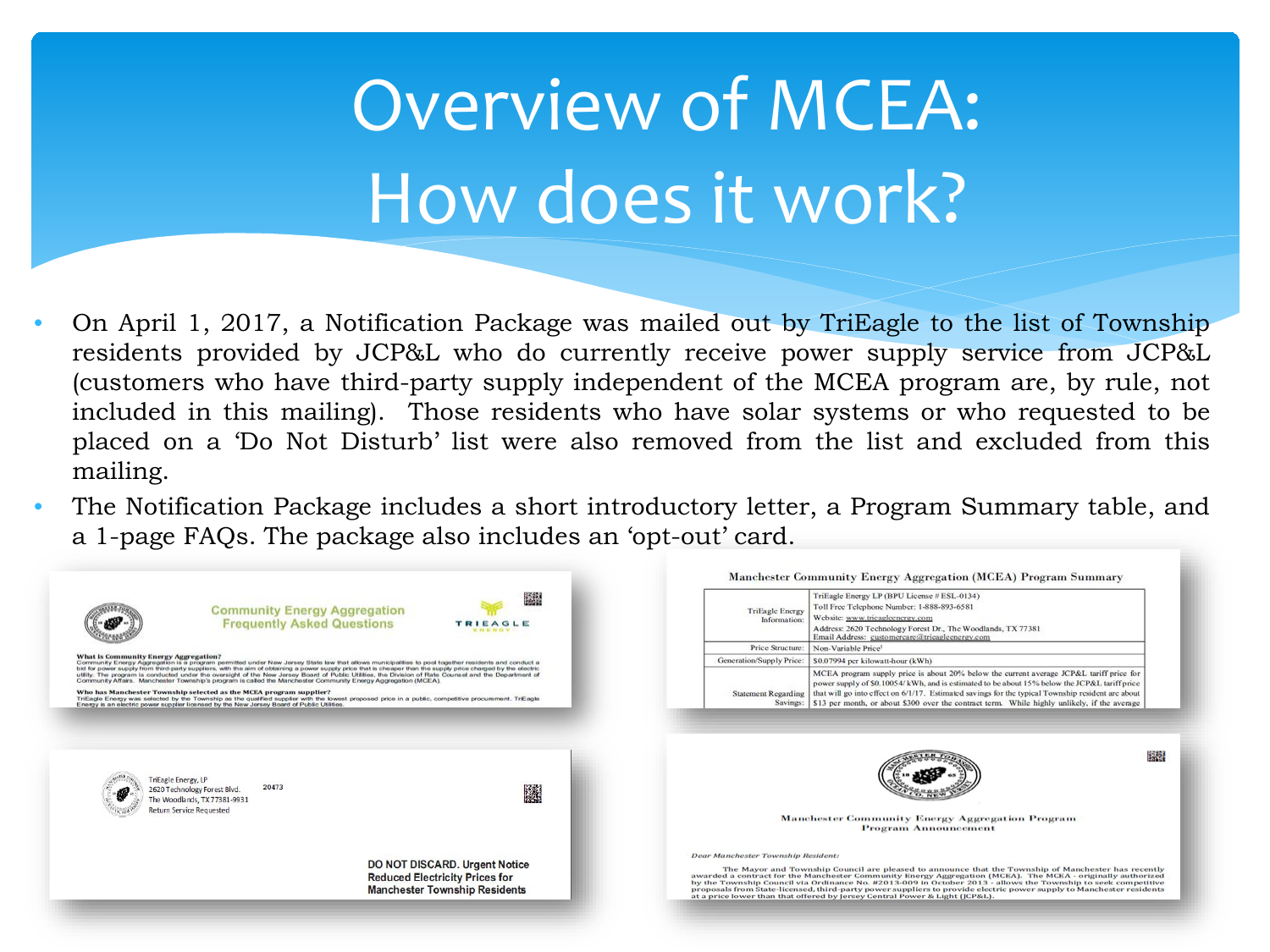# Overview of MCEA: (Continued)

- All residents who are included in the initial eligibility list have the option to 'Opt-Out' of the program. "Opt-out" is fast and easy. Residents can either sign and drop the postage-paid "optout" card in the mail, can call TriEagle's toll-free program phone number, e-mail TriEagle's MCEA address or visit Gabel's website: gabelassociates.com/GEA (case sensitive). The initial opt-out period concludes on May 3rd. Residents that mail back the card or call or email TriEagle by May 3rd will not be enrolled in the program. Customers can also call or email Gabel Associates, and we will pass along your opt-out request to TriEagle.
- After May 3rd, TriEagle will begin enrolling residents for service beginning with your June 2017 meter read date. This will be reflected on the JCP&L bill you receive in July.
- **If you do not opt-out by May 3rd and your account is enrolled by TriEagle, prior to your June 2017 meter read date with the third-party supplier, you will receive a separate notice from JCP&L in mid-May informing you that the supplier has enrolled your account. No further action is required if you wish to participate.**
- Even after the initial enrollment, if residents change their mind they may opt-out at ANY time without penalty or termination fee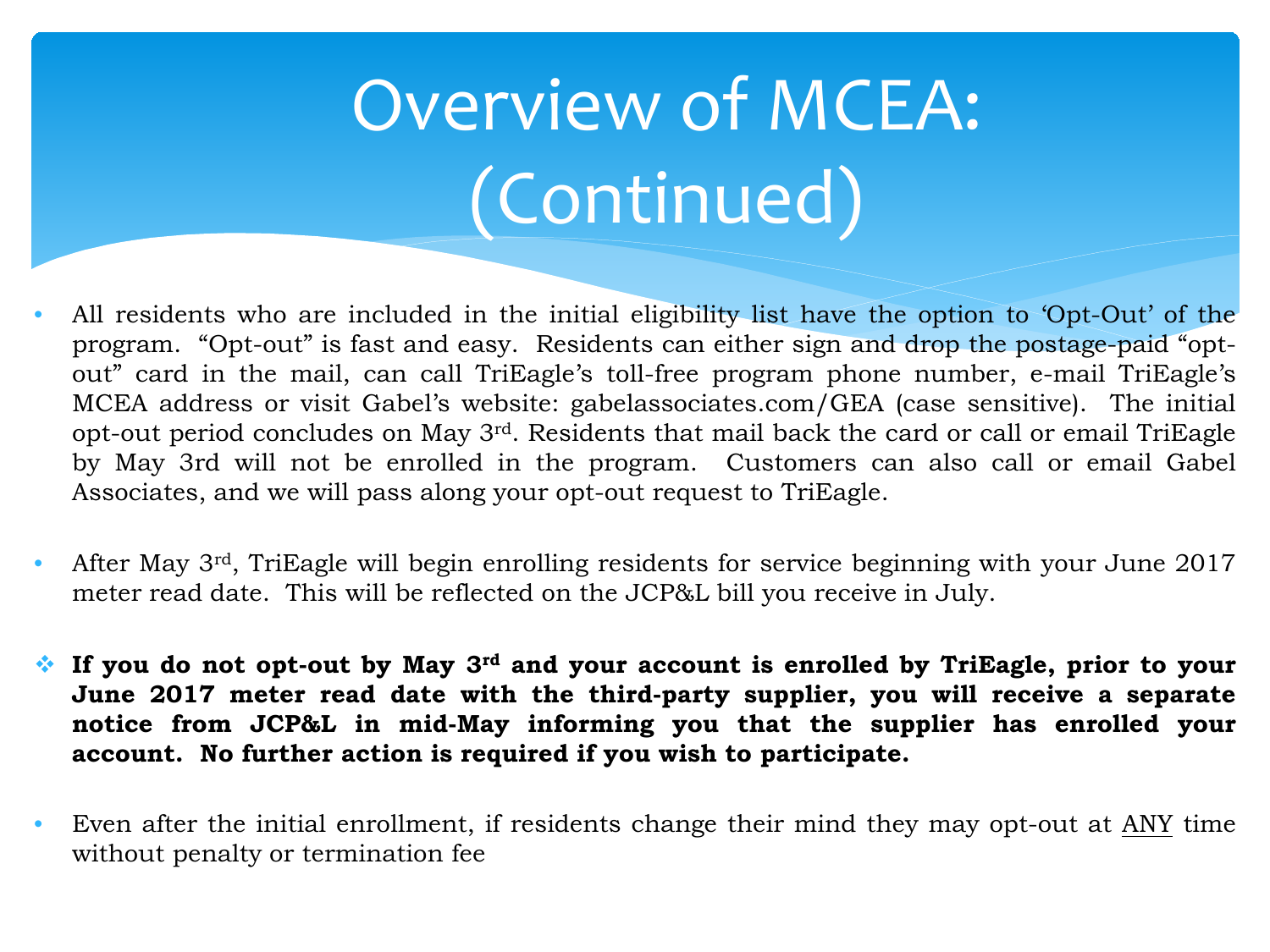# Overview of MCEA: (Continued)

- Residents who have their own third party supply contract or who have their own solar power systems and who are therefore excluded from the initial eligibility pool and do not receive the Notification Letter mailing may still participate in the program, by deciding to 'opt-in' to the program. You can opt-in by contacting TriEagle or Gabel Associates.
- Customers with their own third party supply contract will be urged, before deciding to opt-in to the MCEA program, to compare prices and to read your existing contract language very carefully, to assure that there will be no penalties assessed by your current supplier for terminating the contract prematurely (unlike the MCEA program which prohibits termination fees, some third party supply contracts include provisions for early termination penalties).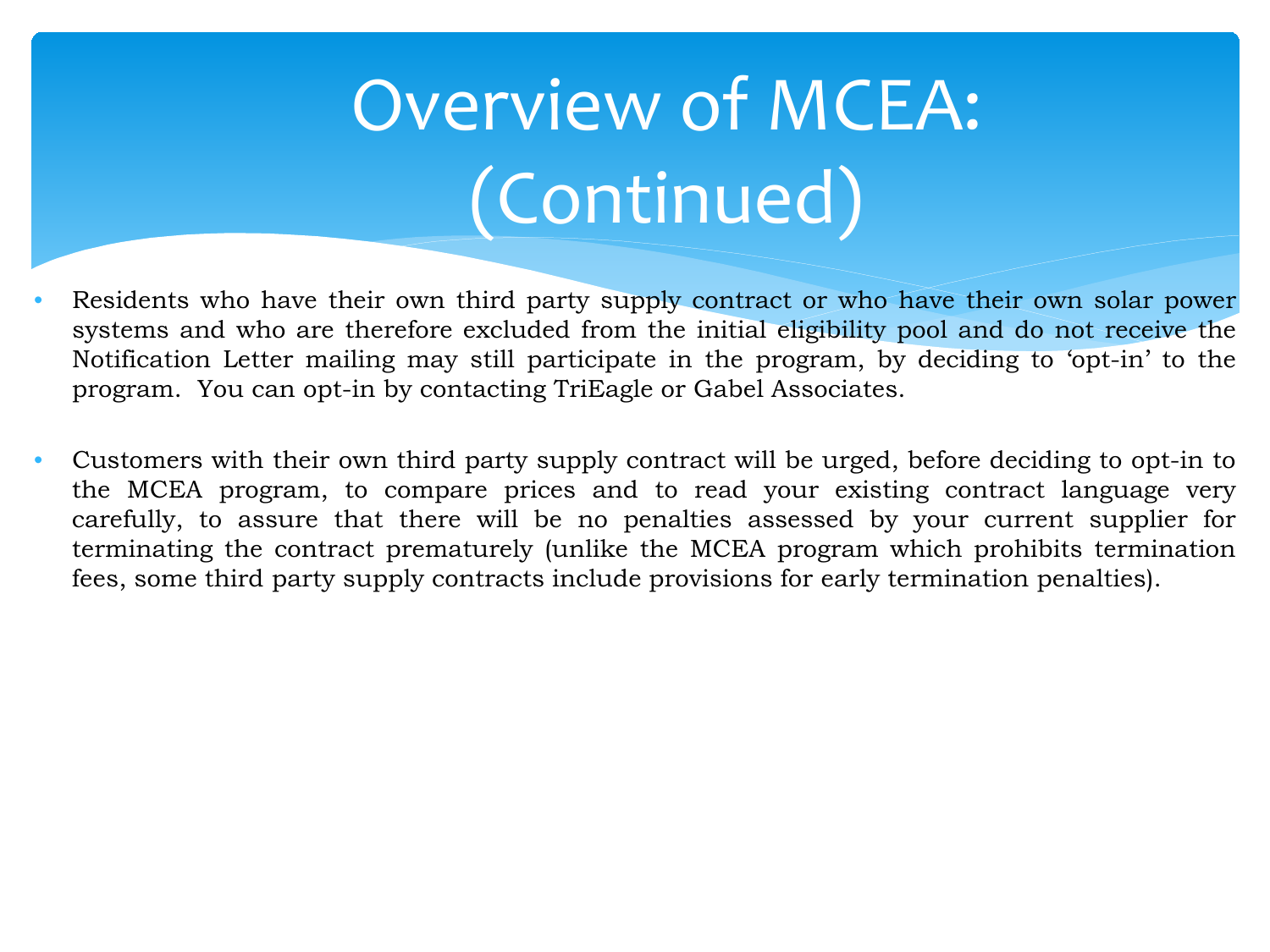## Who is TriEagle Energy?

- TriEagle Energy is a licensed electric power supplier that is active in the state and affiliated with Crius Energy, a leading, nationally recognized energy supplier.
- TriEagle has been in business serving retail electricity and natural gas customers in NJ for many years. TriEagle is currently providing electricity to over 100,000 residents via energy aggregation programs in a number of municipalities in New Jersey, including Toms River, Plumsted, Plainsboro, Montgomery, Raritan, and Flemington, Monroe.
- If you have any questions regarding the program, if you wish to opt-out of the program, or if you did not receive the Notification Letter and wish to become a MCEA program participant, you can reach TriEagle Energy in the following manners:
- Call toll-free at: (888)-893-6581
- Email to: customercare@trieagleenergy.com

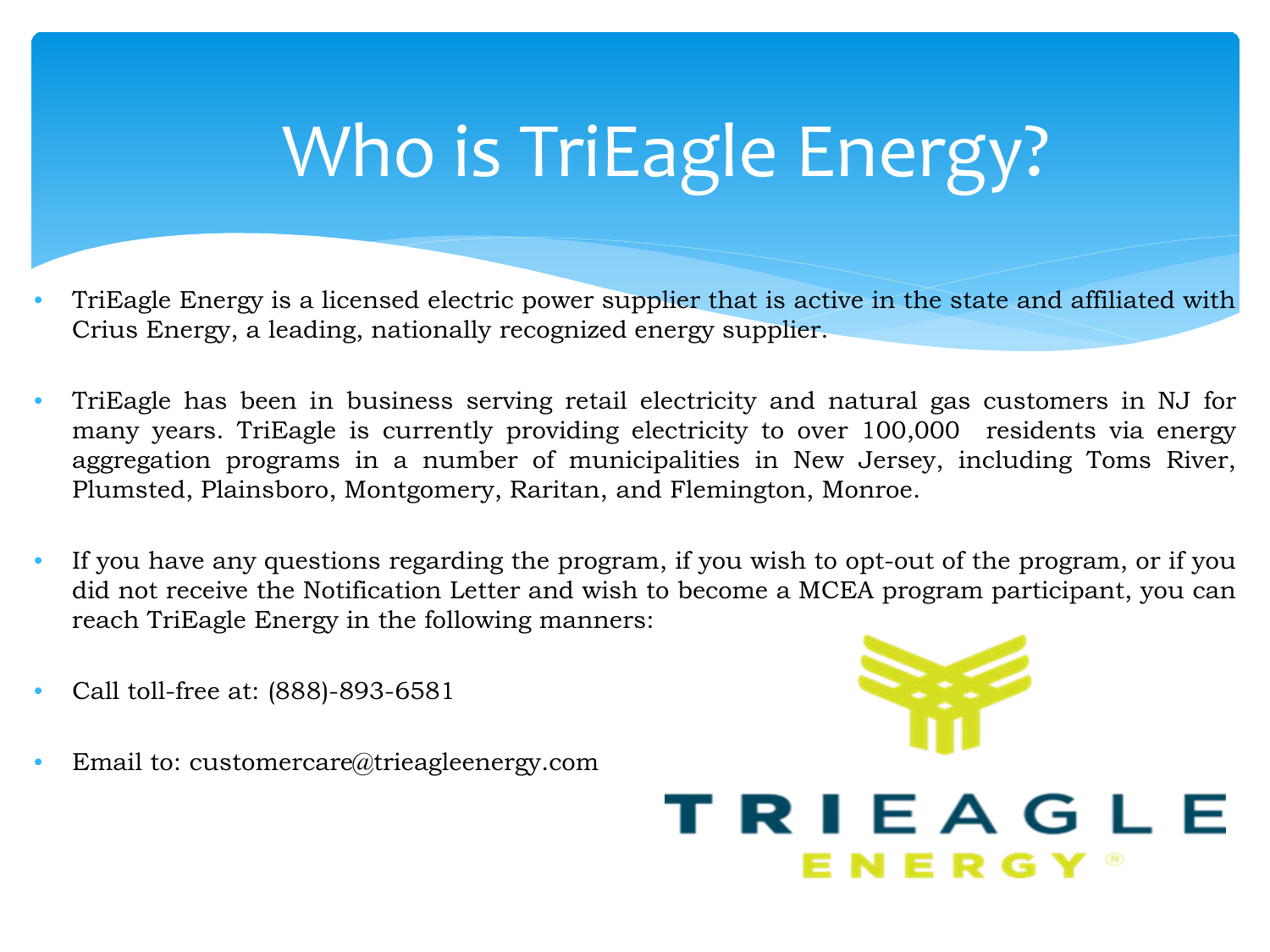#### Who is Gabel Associates?

- Gabel Associates is an independent energy consulting firm and State-registered energy agent awarded the contract to assist with the implementation of the MCEA program by the Township through a competitive solicitation process.
- Gabel Associates is not affiliated with any retail energy supplier. Gabel Associates works for the Township, impartially assists with the implementation of the competitive bid process for energy supply and selection of the winning bidder, and is available to answer questions from Township residents and assist with opt-outs or opt-ins.
- If you have any questions regarding the progr am, if you wish to opt-out of the program, or if you did not receive the Notification Letter and wish to become a MCEA program participant, you can contact Gabel Associates for assistance in the following manners:
- ∗ Call toll-free at: 855-365-0770
- ∗ Website: gabelassociates.com/GEA
- Email to: [MCEA-info@gabelassociates.com](mailto:mcea-info@gabelassociates.com)

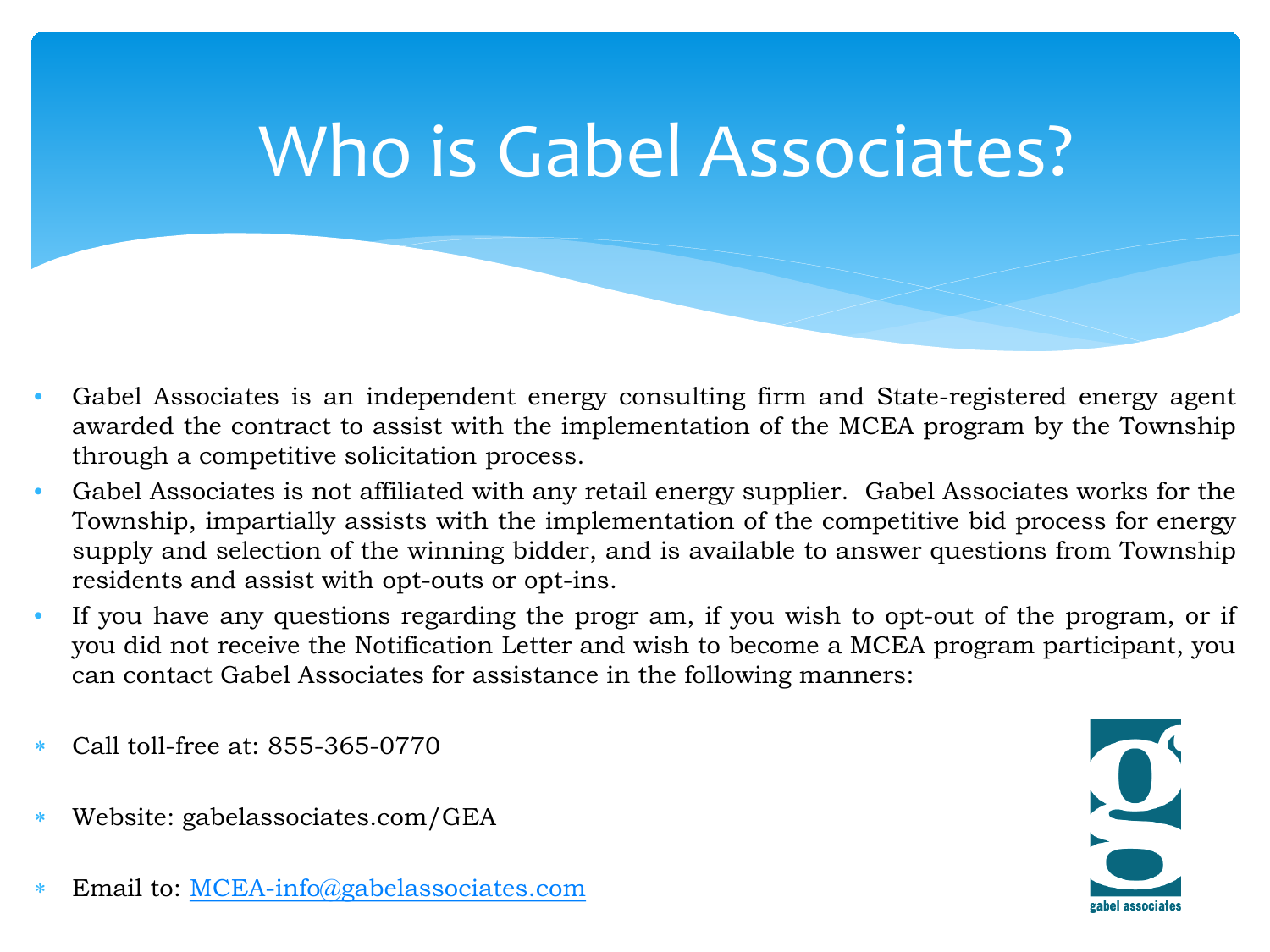#### MCEA Program: Anticipated Timeline

Below you'll find a MCEA timeline with important dates to remember:

| <b>Manchester CEA Timeline</b> |                                                      |                                                   |  |  |  |  |
|--------------------------------|------------------------------------------------------|---------------------------------------------------|--|--|--|--|
|                                | <b>Actions</b>                                       | <b>Dates</b>                                      |  |  |  |  |
|                                | 'Opt-Out Notification Letters Mailed to<br>Residents | <b>Early April</b>                                |  |  |  |  |
| 2                              | <b>Public Information Sessions</b>                   | April 11 <sup>th</sup> and April 20 <sup>th</sup> |  |  |  |  |
| 3                              | 30 Day Opt-Out Period Concludes                      | May 3 <sup>rd</sup>                               |  |  |  |  |
| 4                              | Enrollments Submitted to JCP&L                       | Early May                                         |  |  |  |  |
| 5                              | JCP&L Mails Confirmation Letters to<br>Residents     | Mid-May                                           |  |  |  |  |
| 6                              | Service Begins                                       | June Meter Read                                   |  |  |  |  |
| 7                              | Service Ends                                         | June 2019                                         |  |  |  |  |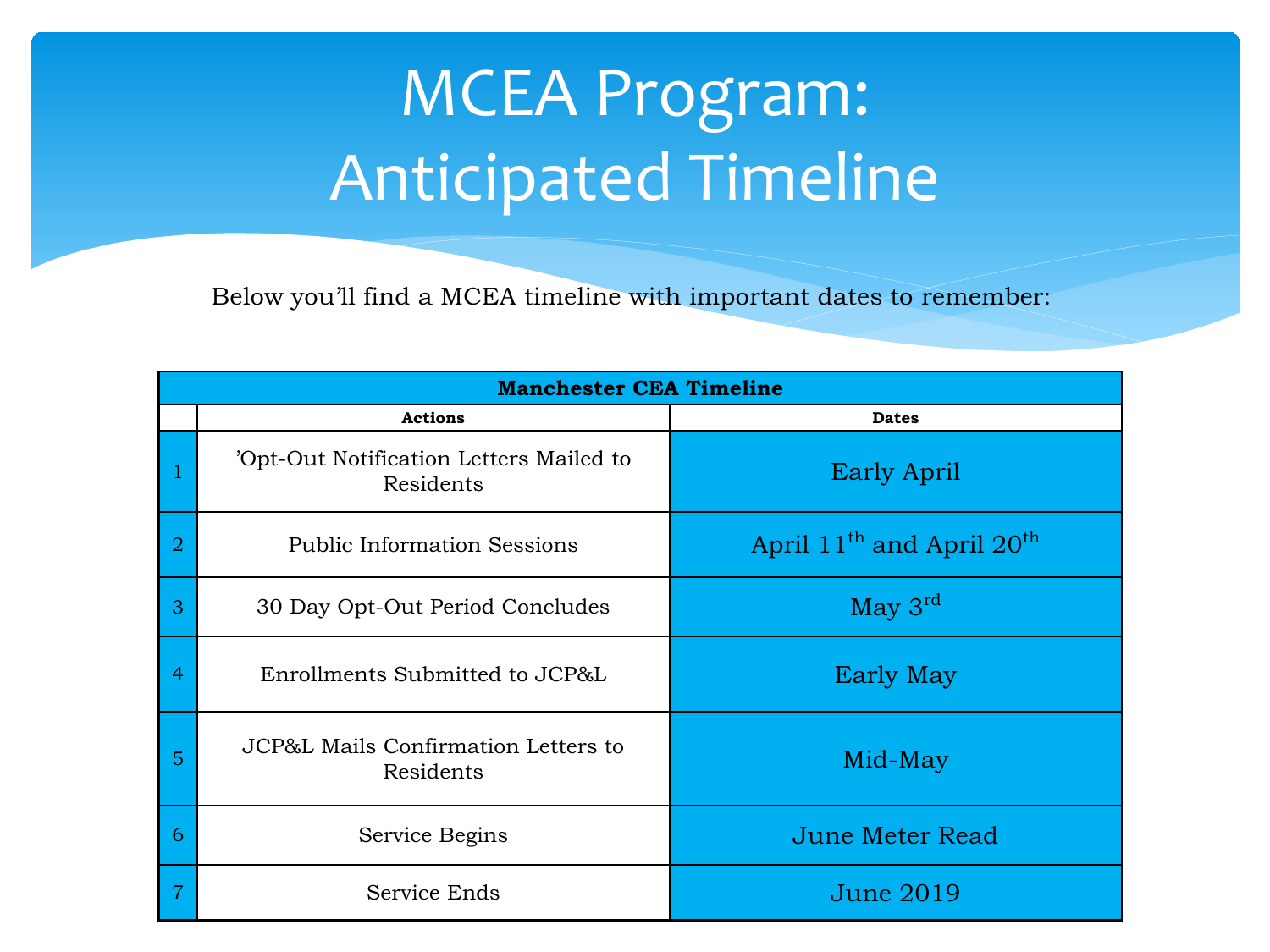## Community Energy Aggregation Recap/Facts

- All residents (except those who currently have a third party supplier or who have an installed solar system ) are automatically included in the MCEA program, subject to an open-ended ability to opt-out.
- Residents may opt out at 3rd will be removed from the program at the next available JCP&L meter read dany time without penalty. If you opt-out by May 3rd you will be removed from the eligibility list and will not be enrolled. Opt-outs occurring after May ate.
- The MCEA contract price is about 20% lower than the current, average JCP&L 'price-to-compare', and 15% lower than the projected JCP&L 'price-to-compare' beginning June 1, 2017 The contract price is 'non-variable.' Supplier cannot vary prices monthly, adjust prices for changed market conditions, or change the rate after an initial 'teaser' period. The price will remain unchanged for the full contract term. The only exception is a one-time contract price adjustment resulting from a change in law that also effects the cost of power supply provided by JCP&L, in which case the contract price adjustment will not adversely impact the level of savings as compared to the JCP&L tariff price for power supply. JCP&L tariff prices for power supply are adjusted modestly from time to time. If the JCP&L tariff prices for power supply drop below the contract price, the Township can renegotiate the price or terminate the contract and have all customers returned to JCP&L tariff power supply.
- JCP&L will continue to provide the delivery of power and reliability. In the case of a power outage, a resident would still reach out to JCP&L to have power restored.
- Residents will still receive *one* bill for electricity; the third party supplier's energy cost will be included on your JCP&L bill in place of the JCP&L power supply line item.
- **Residents who have budget billing (Equal Payment Plan) arrangements with JCP&L will still be able to obtain budget billing for power supply charges.**
- **There will be no effect on financial assistance received on JCP&L bills.**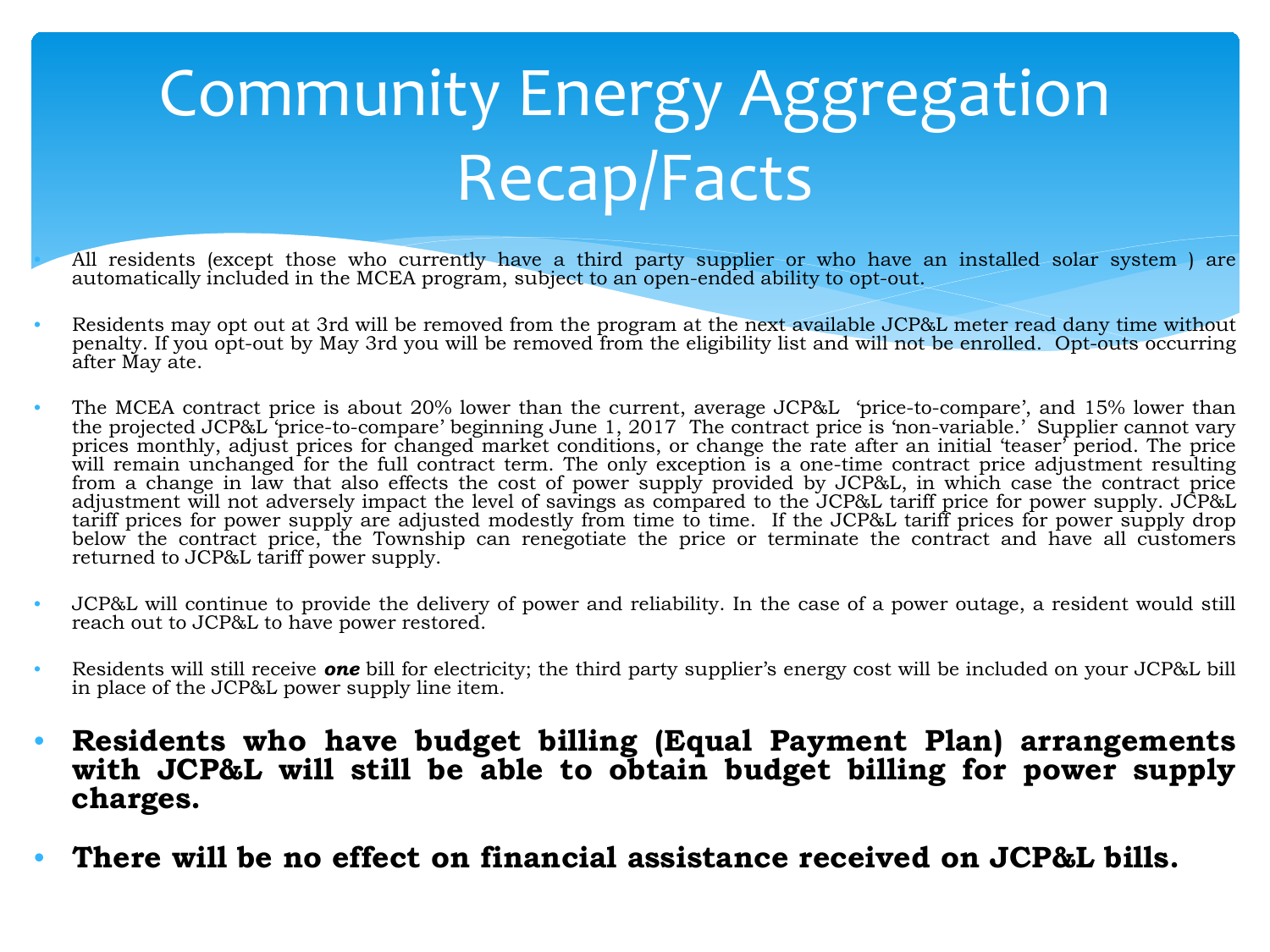#### Sample JCP&L Bill

#### To report an emergency or an outage, call 24 hours a day 1-888-544-4877. For Customer Service, call 1-800-662-3115. For Payment Options, call 1-800-962-0383. Pay your bill online at www.firstenergycorp.com Bill issued by: JCP&L, PO Box 16001, Reading PA 19612-6001

|                                 |                                          | <b>Messages</b>                                                                                                                                                                                                                                                                          | <b>Account Summary</b><br><b>Amount Due</b>                                                                                                                                                                |                                                                                     |                            |
|---------------------------------|------------------------------------------|------------------------------------------------------------------------------------------------------------------------------------------------------------------------------------------------------------------------------------------------------------------------------------------|------------------------------------------------------------------------------------------------------------------------------------------------------------------------------------------------------------|-------------------------------------------------------------------------------------|----------------------------|
|                                 |                                          | Se dispone de avisos de terminación en español Mensaje de cuenta.                                                                                                                                                                                                                        | <b>Previous Balance</b>                                                                                                                                                                                    |                                                                                     | 144.07                     |
|                                 |                                          | Los usuarios que poseen un balance de cuenta vencido reciben un<br>aviso por correo indicando que se les puede suspender el suministro                                                                                                                                                   | Payments/Adjustments                                                                                                                                                                                       |                                                                                     | $-144.07$                  |
|                                 |                                          | de electricidad. Si usted necesita recibir esos avisos en español, haga                                                                                                                                                                                                                  | Balance at Billing on Sep 11, 2013<br>JCP&L - Consumption                                                                                                                                                  |                                                                                     | 0.00                       |
|                                 | el favor de llamarnos al 1-800-662-3115. |                                                                                                                                                                                                                                                                                          | Amount Due by Sep 26, 2013                                                                                                                                                                                 |                                                                                     | 109.07<br>\$109.07         |
|                                 |                                          | The Basic Generation Service price per KWH listed in the charges box<br>is the price to compare. In order to save money, you must buy your                                                                                                                                               | <b>Usage Information for Meter Number</b>                                                                                                                                                                  |                                                                                     |                            |
|                                 |                                          | electricity from a supplier at a price THAT IS LESS than your JCP&L                                                                                                                                                                                                                      | Sep 09, 2013 KWH Reading (Actual)                                                                                                                                                                          |                                                                                     | 14,498                     |
|                                 | price to compare.                        |                                                                                                                                                                                                                                                                                          | Aug 10, 2013 KWH Reading (Estimate)<br><b>KWH</b> used                                                                                                                                                     |                                                                                     | 13,720                     |
|                                 | Oct 08, 2013.                            | Your next meter reading is scheduled to occur on or about                                                                                                                                                                                                                                |                                                                                                                                                                                                            | <b>Charges From JCP&amp;L</b>                                                       | 778                        |
|                                 | additional costs.                        | Before purchasing a natural gas-powered generator to serve as a<br>backup during power outages, please call your natural gas provider to<br>ensure your meter and service line can support the additional usage.<br>The natural gas provider can advise you of any required upgrades and | When contacting an Electric Generation Supplier, please provide the following<br><b>Customer Number</b><br>Rate Residential Service JC_RS_01D<br><b>Customer Charge</b><br><b>Basic Generation Service</b> | <b>226 KWH</b><br>x 0.009735<br>552 KWH<br>x 0004493<br><b>778 KWH</b><br>x 0092404 | 220<br>220<br>2.48<br>7189 |
|                                 |                                          |                                                                                                                                                                                                                                                                                          | <b>Delivery Service Charges</b>                                                                                                                                                                            | <b>778 KWH</b><br>x 0 0 38 9 4 6                                                    | 30 30                      |
|                                 | <b>Basic Generation Charges</b>          |                                                                                                                                                                                                                                                                                          | <b>Current Consumption Bill Charges</b>                                                                                                                                                                    | <b>Detail Payment and Adjustment Information</b>                                    | 109.07                     |
|                                 |                                          |                                                                                                                                                                                                                                                                                          | 08/29/13 Payment                                                                                                                                                                                           |                                                                                     | $-144.07$                  |
|                                 | in the MCEA)                             |                                                                                                                                                                                                                                                                                          | <b>Charges From JCP&amp;L</b>                                                                                                                                                                              |                                                                                     |                            |
|                                 |                                          |                                                                                                                                                                                                                                                                                          |                                                                                                                                                                                                            |                                                                                     |                            |
|                                 |                                          | Whet contacting an Electric Generation Supplier, please provide the following.<br>Custon. v Number:<br>ential Service JC_RS_01D<br>Rate R<br><b>Customer Charge</b>                                                                                                                      |                                                                                                                                                                                                            |                                                                                     | 220                        |
|                                 |                                          | <b>Basic Generation Service</b>                                                                                                                                                                                                                                                          | <b>226 KWH</b>                                                                                                                                                                                             | x 0 009735                                                                          | 220                        |
|                                 |                                          |                                                                                                                                                                                                                                                                                          | <b>552 KWH</b>                                                                                                                                                                                             | x 0 004493                                                                          | 248                        |
|                                 |                                          |                                                                                                                                                                                                                                                                                          | <b>778 KWH</b>                                                                                                                                                                                             | x 0092404                                                                           | 7189                       |
|                                 |                                          | <b>Delivery Service Charges</b>                                                                                                                                                                                                                                                          | <b>778 KWH</b>                                                                                                                                                                                             | x 0 0 38946                                                                         | 30 30                      |
|                                 |                                          | <b>Current Consumption Bill Charges</b>                                                                                                                                                                                                                                                  |                                                                                                                                                                                                            |                                                                                     | 109.07                     |
|                                 |                                          |                                                                                                                                                                                                                                                                                          |                                                                                                                                                                                                            |                                                                                     |                            |
|                                 |                                          |                                                                                                                                                                                                                                                                                          | Detail Payment and Adjustment Information                                                                                                                                                                  |                                                                                     |                            |
| <b>Delivery Service Charges</b> |                                          | 08/29/13 Payment                                                                                                                                                                                                                                                                         |                                                                                                                                                                                                            |                                                                                     | $-144.07$                  |
| (Not Impacted by MCEA)          |                                          |                                                                                                                                                                                                                                                                                          |                                                                                                                                                                                                            |                                                                                     |                            |